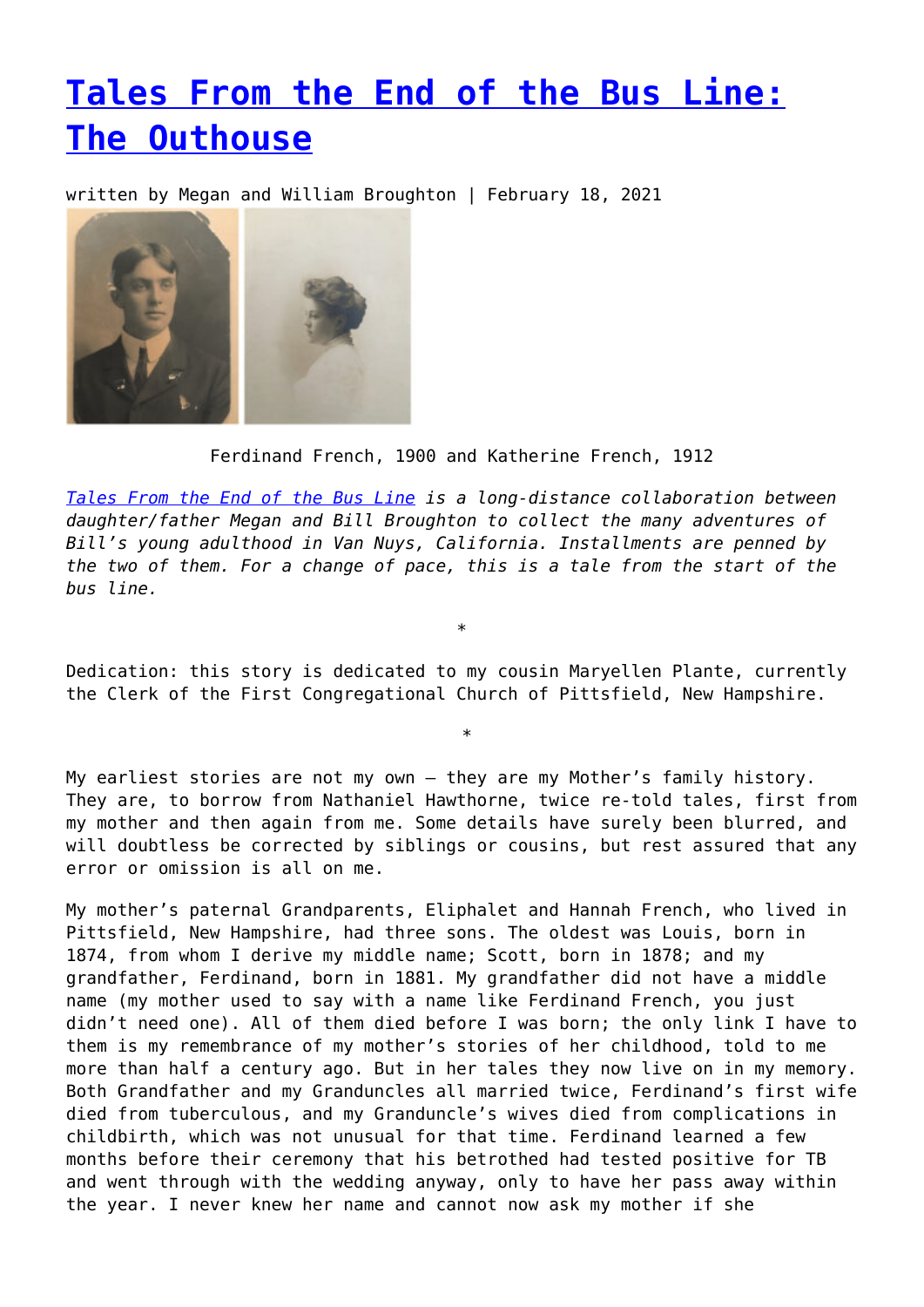remembered it, as it has been nearly a decade since her own death.

Louis was a dairy farmer, and he was the serious one. Scott, also a farmer, was the fun one, always ready with a joke and a laugh and who usually had a hip flask in his back pocket. Grandfather Ferdinand was a successful businessman who owned French's Feed Store in the town proper. He did very well in the feed store business (this was before cars were popular and anyway Pittsfield is out in the boondocks) and had a fine house at what is now 11 French Circle. It is where he lived until he died at the comparatively young age of 58 with his second wife Katherine (my Grandmother, also dead at 58), their son Robert (my Uncle Bob, who made it all the way to 60), and their daughter Constance, who became my mother and outlived them all by decades, not dying until 87. The house is still there on a nice big piece of property going all the way down to the Suncook River. For that matter, my grandparents, my uncle, and my mother are still there as well, albeit resting in the ground across the Suncook in a plot in Floral Park Cemetery.

A brief tangent to this story about that plot: Ferdinand bought it for his family, it was a four-person plot, and he and Katherine were the first to go in there. With only two spaces left, my mother had Aunt Mabel cremated when she passed (she was Scott's second wife, he'd chosen to be buried next to his first one, I often wondered what Aunt Mabel thought of that) and that only took half a space. She had Uncle Bob cremated when the time came, and my father and mother were also cremated and buried in the plot as well. So Mom was able to have six people put into a four-person plot. Of everything I have heard of, that is perhaps the embodiment of all things Yankee; I stand tall and proud when I tell people about it.

Grandfather Ferdinand got to attend Dartmouth College – for free. There was no scholarship involved; his parents were simply smart enough to name him after Eliphalet's brother, who had made a fortune in the high-end carriage making business. His Uncle Ferd fortunately did not live long enough to see the automobile put him out of business, but his craftsmanship lives on; one of his best efforts is still owned by the Queen of England and up to a few years ago was driven in competitive contests by the Duke of Edinburgh. Incidentally, one of my mother's uncles by marriage, William Kaime (who I am also named for), owned a livery stable about the same time, the biggest in Concord, New Hampshire, and used to rent out horses and some of those selfsame carriages – only to also lose his business by sticking to renting out horses instead of transitioning to autos, which he thought were noisy, dirty, and a passing fad. I have lost fortunes on both sides of Mom's family, and if that was not enough, Ferdinand invested heavily in the stock market in the 1920s with predictable results. In the fall of 1929, Grandmother Katherine forbade him from wallpapering the den with the useless stock certificates. My mother would tell me these stories, and looking back at them from my viewpoint now, I think she had a more interesting upbringing than I did. I certainly know, for instance, that my father never blew up a closet trying to brew beer during Prohibition, like hers did (which gave my grandparents the only sunken living room in Pittsfield). In finally writing these stories down, it suddenly struck me as if for the first time that when my granduncle Scott was born, George Armstrong Custer was still two years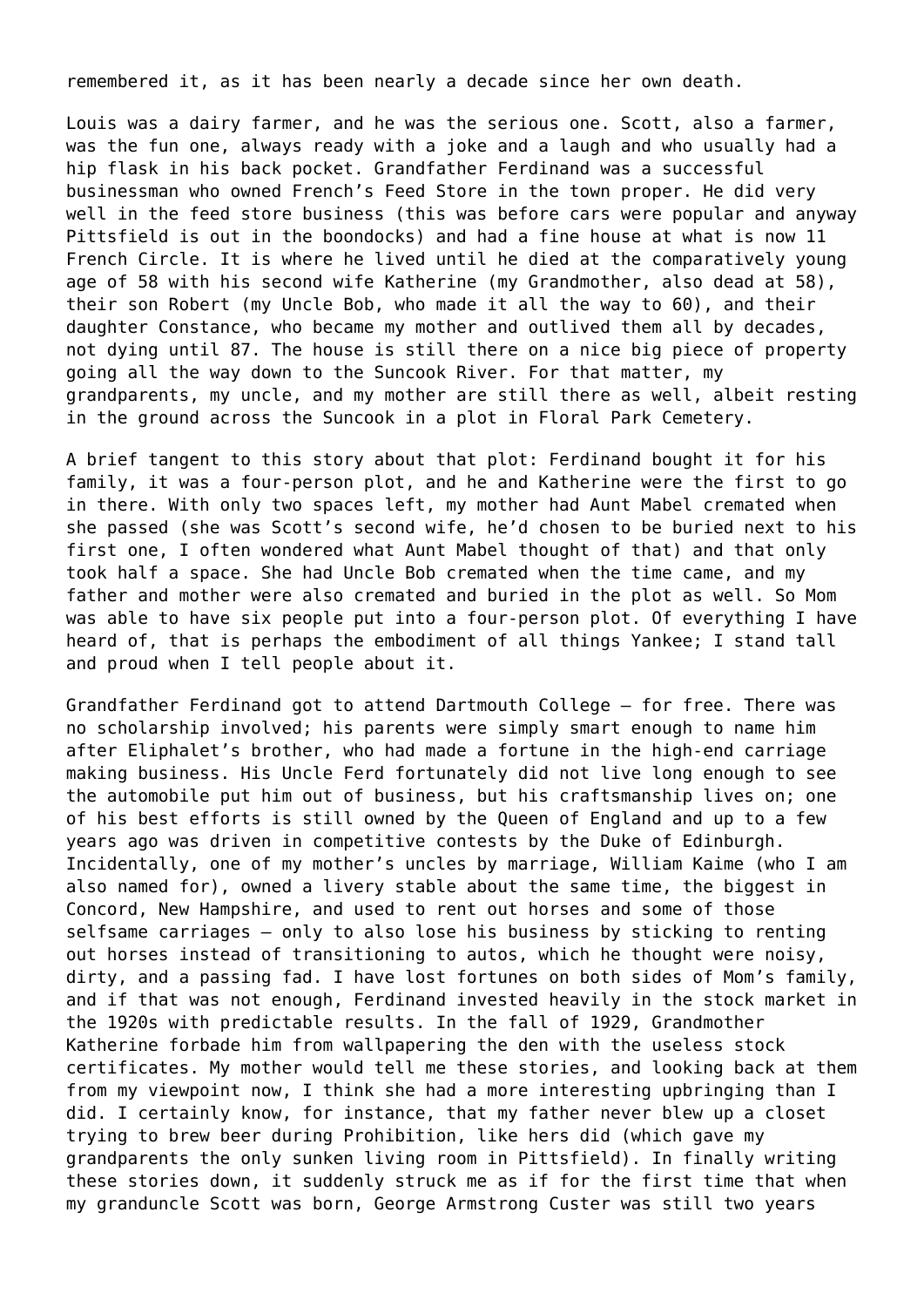away from his rendezvous with Sitting Bull at the Greasy Grass of the Little Big Horn. It brings history home in a marvelous way. Going back just one more generation earlier, my mother would often tell me the story of how her own grandmother, Alice Shaw, had shaken hands with Abraham Lincoln while "Honest Abe" had been campaigning in Concord for the 1864 election. She was sitting on her father's shoulders, and with the boost she was the only one to match the president's height.

Sunday dinners were a rich tradition in New England, and may still be, for all I know. After all, I moved to Southern California forty-three years ago now. But back in the day, Scott and Louis and their wives would ride their horse and buggies into town for the Sunday morning service at the Congo church (the First Congregational Church of Pittsfield, to give it the proper title) and Katherine would make an early afternoon dinner for all of them. Usually it was a roast beef, sometimes a baked turkey or ham, potatoes (the great New England vegetable), and always, always, always a big bowl of Double Baked Beans and Boston Brown Bread.

The beans were a family recipe and cooked in a bean pot overnight in a hole in the backyard lined with coals with the pot of beans simmering all night. Grandmother would add her special ingredients, and by the end of the meal, they would all be gone, a testament to her culinary talent. Scott particularly loved them. The Brown Bread, well, that's almost impossible to describe unless you've eaten it, and if you never have, you have missed out indeed. It's a bread based on rye flour, with lots of raisins, a cow's bucket worth of milk churned into butter, what seems like a half a jar of molasses, and it is steamed, not baked. Tradition calls for it to be made in an empty coffee can on the stovetop, and it swells to fit, so it comes to the table as a tubular dark brown loaf, with three ridges encircling it. It is heavy and thick enough to maybe stop a bullet.

This huge meal would wind down about three in the afternoon, with some taking a walk, or a nap, of just playing parlor games (this is when houses still had parlors). Mom's Uncle Scott had a routine that he followed every Sunday, which was to take a newspaper and cigar, walk over the knoll in the backyard down towards the Suncook River, and avail himself of the outhouse. Yes, my grandparents did have indoor plumbing by this time, but Granduncle Scott had been born and raised without it, and maintained that moving one's bowels inside the house was the height of incivility, nothing short of rude and without proper regard for anybody's olfactory senses. Plus, he got to smoke a cigar while reading the paper, underneath a giant elm with a fine view of the Suncook River rapids. Katherine did not agree with smoking cigars, so it was a win-win situation for him. Ferdinand kept the two-holer outhouse standing just for his brother, even though no one else used it. I seem to have inherited Scott's appreciation of outhouses. According to my sister Kathy, when I was about three or four years old my mother took us to see some of her friends in Hopkinton, who had a three-holer out the back door. As my mother, sister and I all had to go, we were sitting side by side by side when I piped up with, "This is nice, we can all go at the same time!"

Unfortunately for Scott, one Saturday afternoon two of the local boys had to clean some farming equipment and they used kerosene soaked rags to do so.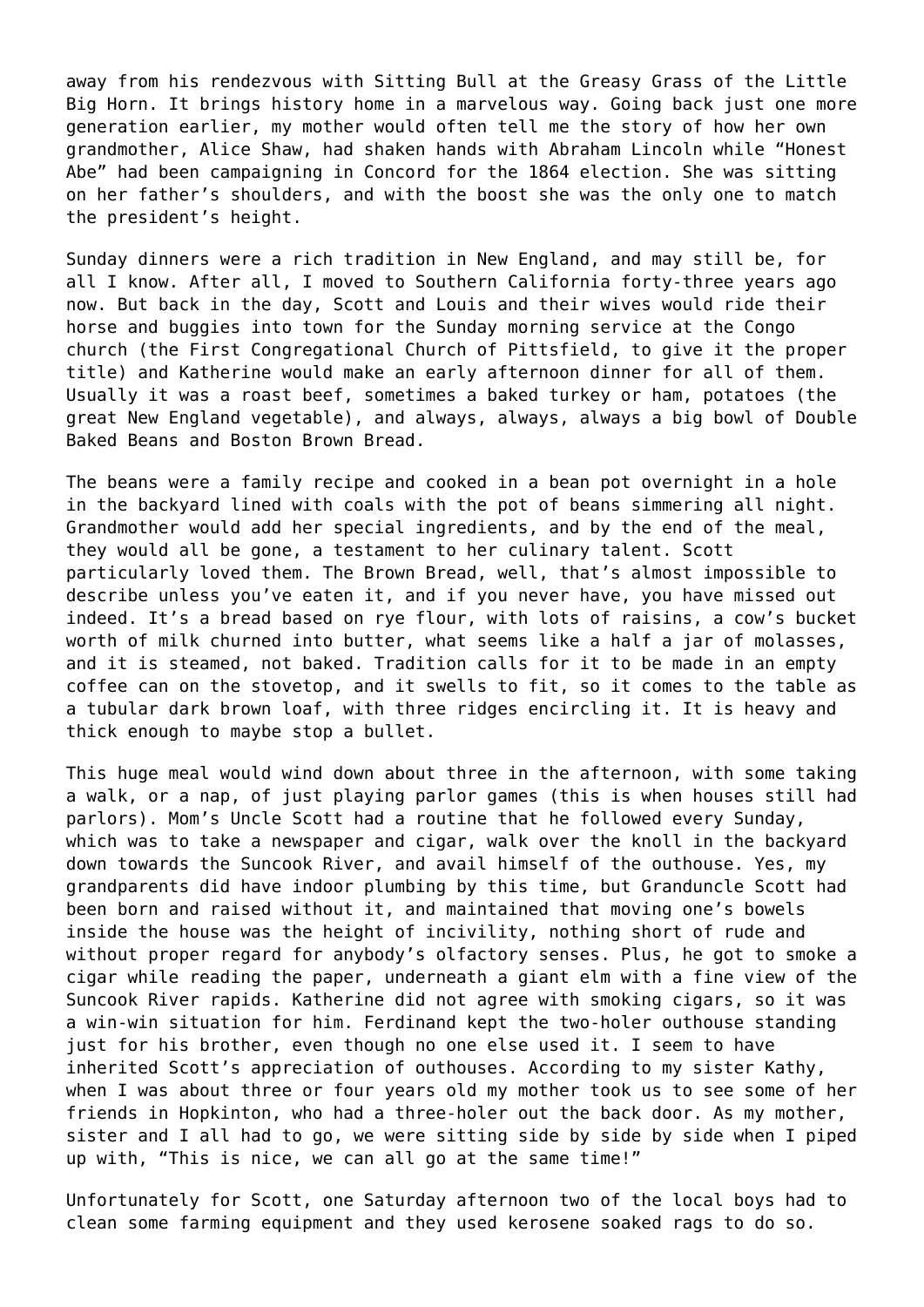After they finished, they had a bucket of the cleaning fluid left and nowhere to dispose of it. One of them had the bright idea to throw it in my grandparents' outhouse, since who would use that in this day and age? They threw the whole kit and caboodle in after dark that night and closed the door. The next day after Sunday dinner, Scott strolled to the outhouse, entered, dropped his trousers and the trap door of his union suit, sat down, lit his cigar, and threw the still burning match down the second hole. The ensuing explosion rocked my grandparents' house, leading them to believe the town had been struck by an earthquake and the end times had come. It was a half a minute before they realized what had happened and ran into the backyard en masse. They saw the sides of the outhouse scattered to the four winds and found Scott draped over an Elm branch ten feet off the ground, still holding a tattered piece of the newspaper in one hand, cigar clenched between his teeth, and the trapdoor of his union suit flapping in the breeze. According to family legend, he looked down upon them, calmly removed the cigar from his mouth, and thundered, "By God Katherine! What did you put in those beans?"

*For someone who grew up competing with actual bears for blueberries, broke a bone a minute, electrocuted himself in the barn, and had a tombstone for a back step, it's funny to hear dad thinks someone else had a more interesting upbringing. Growing up, we were always hankering for stories of dad's childhood and the one about the exploding outhouse was one of the most requested by far. The one about cycling close to see a dog that turned out to be a bear was another favorite…I think we thought New Hampshire was an alternate Wild West. I had never in my life been in a position to cycle up to an actual bear –* on accident *– nor had I probably ever seen an outhouse in real life at that point. Who knew what was really going on in them? Exploding outhouses were accepted as a fact of New Hampshirian life. Now that I've been hiking and backpacking around Northern California for the past several years I have my own, occasionally wretched, firsthand experience with outhouses. While I can confirm they are 0% mystical, I do confess this story comes to mind every time I'm in one and it improves even the foulest of them.*

\*

*There's more mythology to this Tale's backstory than I remember. For example, I don't know how to track if a little carriage from Concord traveled across the Atlantic or if it still exists in the company of the majestic plural. Alternatively, the urge to wallpaper a room with worthless stock certificates, I accept without question. It's true to family form (both the dubious talent of losing money and the style of coping). The brewing mishap as well, to a lesser degree, seems like a totally plausible outcome which I'm sure stemmed from a combination of hereditary near blindness and Yankee stubbornness. The easiest fact to picture, though, is Connie playing tetris with the family plot. Both a puzzle and a financial game, it's exactly what dad does when laying out a print job and trying to save some money and paper stock. Different players, of course, but the board is the same and everyone tends to go home happily and orderly in the end.*

*I visited 11 French Circle and the Suncook River on Google Maps, and tried to find where the outhouse would have been. I'm not sure what I expected to spot*